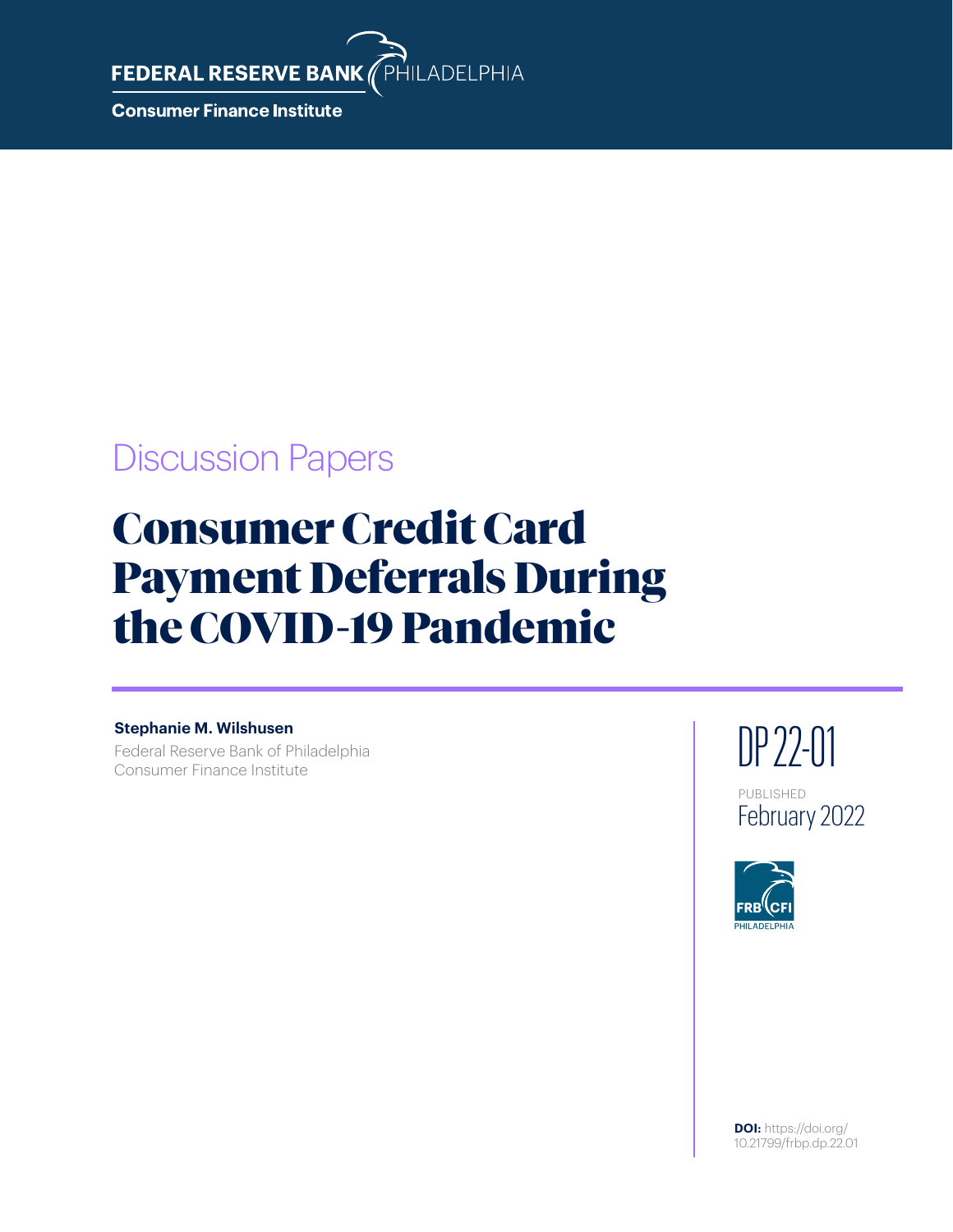#### **Consumer Credit Card Payment Deferrals During the COVID-19 Pandemic**

Stephanie M. Wilshusen\*

February 2022

#### **Abstract**

In response to the economic hardships stemming from COVID-19, many U.S. card-issuing banks offered measures to assist their customers who were financially affected by the pandemic. Unlike previous disaster assistance programs that were typically short in duration and localized, the COVID-19 pandemic affected millions of consumers across the country for a protracted period of time and required application of broad-based relief measures. These measures, along with federal and state stimulus and benefit payments, provided some stability to many consumers' financial circumstances during the pandemic. It is important to consider how effective these measures have been at stabilizing consumer finances not just for those for whom these programs served as a bridge, but for those consumers who continue to need support after the programs have expired. This paper discusses several aspects of one relief measure implemented by banks during the pandemic: consumer credit card payment deferrals.

*Keywords:* household finance, consumer credit, credit cards, payment deferral, COVID-19

*JEL Classification Codes:* D14, G01, G28, G51

\_\_\_\_\_\_\_\_\_\_\_\_\_\_\_\_\_\_\_\_\_\_\_\_\_\_\_\_\_\_\_\_\_\_\_\_\_

<sup>\*</sup> Federal Reserve Bank of Philadelphia, Ten Independence Mall, Philadelphia, PA 19106. Email: stephanie.wilshusen@phil.frb.org.

**Disclaimer:** This Philadelphia Fed discussion paper represents research that is being circulated for discussion purposes. The views expressed in these papers are solely those of the author and do not necessarily reflect the views of the Federal Reserve Bank of Philadelphia or the Federal Reserve System. Nothing in the text should be construed as an endorsement of any organization or its products or services. Any errors or omissions are the responsibility of the author. No statements here should be treated as legal advice. Philadelphia Fed discussion papers are free to download at https://www.philadelphiafed.org/consumer-finance-institute/publications.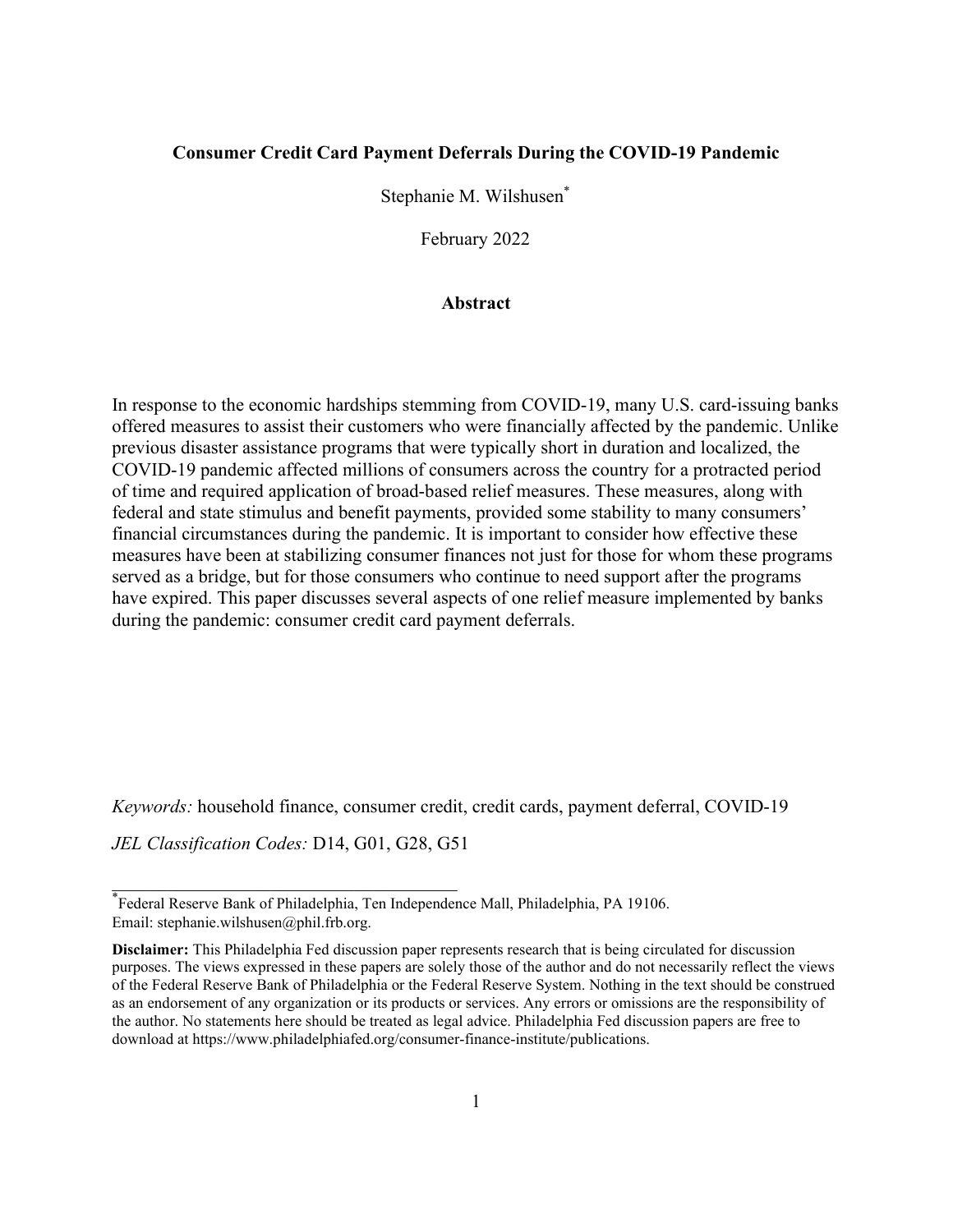#### **1. Introduction**

In response to the economic hardships stemming from COVID-19, many U.S. card-issuing banks offered measures to assist their customers who were financially affected by the pandemic. Unlike previous disaster assistance programs that were typically short in duration and localized, the COVID-19 pandemic affected millions of consumers across the country for a protracted period of time and required application of broad-based relief measures. These measures, along with federal and state stimulus and benefit payments, provided some stability to many consumers' financial circumstances during the pandemic. It is important to consider how effective these measures have been at stabilizing consumer finances not just for those for whom these programs served as a bridge, but for those consumers who continue to need support after the programs have expired. This paper discusses several aspects of one relief measure implemented by banks during the pandemic: consumer credit card payment deferrals.

This paper finds that, based on the strength of consumer credit quality leading up to the pandemic, public fiscal stimulus and benefits support combined with private payment deferral programs provided financial stability to consumers adversely affected by dislocations generated by the pandemic. Had the economy been headed in a different direction prior to the pandemic and without public and private sector relief efforts (which were dynamic and not perfectly known to each other as they changed over time), many consumers could have experienced a very different financial outcome. However, there remains a segment of consumers who relied on these support programs and continue to need them even as the programs expire.

The rest of the paper is organized as follows. Section 2 describes federal and state stimulus and benefit payments programs and payment deferral programs. Section 3 provides an overview of the availability and terms of consumer credit card payment deferral programs offered by banks. Section 4 describes the take-up and performance of accounts enrolled in accommodation. Section 5 outlines some of the options available to borrowers who still need assistance in repaying their debts after the pandemic relief programs expire. Section 6 discusses the effects of fiscal stimulus and forbearance programs on consumer credit performance as well as the uncertainty on banks' operational and risk management decisions. Section 7 concludes.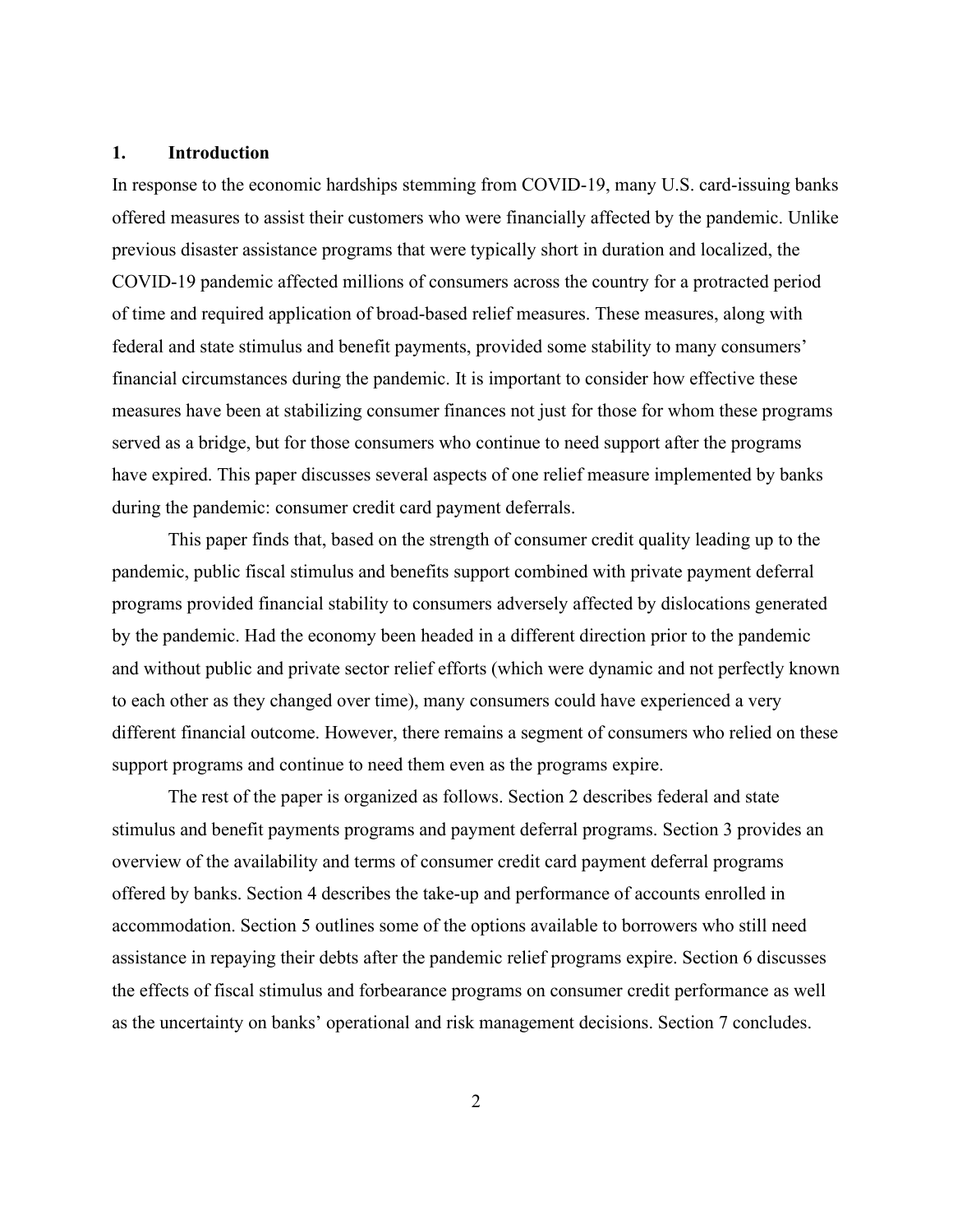#### **2. Pandemic Relief Programs**

Within a month of the declaration of a national emergency concerning the COVID-19 pandemic, the total civilian unemployment rate peaked at 14.8 percent, with millions of people remaining out of work for months.<sup>[1](#page-3-0)</sup> To address the public health and economic challenges that families faced because of the pandemic, the U.S. Department of the Treasury provided assistance under the Coronavirus Aid, Relief, and Economic Security (CARES) Act of 2020, the Tax Relief Act of [2](#page-3-1)020, and the American Rescue Plan of 2021.<sup>2</sup> Under the CARES Act, beginning in March 2020, the first in a series of three direct relief measures in the form of Economic Impact Payments were earmarked for eligible individuals in the amount of up to \$1,200 per adult and \$500 per qualifying child under 17 years of age. Enacted in late 2020, the Tax Relief Act provided additional payments of up to \$600 per eligible adult and each qualifying child under 17. A third round of Economic Impact Payments was authorized under the American Rescue Plan, which was enacted in March 2021. In this round, payments of up to \$1,400 were provided for eligible adults and an additional \$1,400 for each of the qualifying dependents of a family, regardless of age.<sup>[3](#page-3-2)</sup>

The American Rescue Plan also extended unemployment compensation assistance beginning in March 2021 and, subject to adjusted gross income thresholds, waived federal income taxes on a portion of federal and state unemployment benefits received in 2020. In addition, the American Rescue Plan expanded the Child Tax Credit for 2021 by increasing the credit amount from \$2,000 to \$3,600 for qualifying children under the age of 6 and to \$3,000 for qualifying children under 18. The plan also made the credit fully refundable, with half of the estimated 2021 credit available to eligible taxpayers during 2021.

<span id="page-3-0"></span><sup>1</sup> Proclamation 9994 of March 13, 2020, beginning on March 1, 2020.

<span id="page-3-1"></span><sup>&</sup>lt;sup>2</sup> The CARES Act was signed into law on March 27, 2020 (Public Law 116-136, 116th Congress.) The Consolidated Appropriations Act (2021) was signed into law on December 27, 2020, to continue programs implemented by the CARES Act.

<span id="page-3-2"></span><sup>&</sup>lt;sup>3</sup> Payment amounts were reduced for eligible individuals with adjusted gross incomes greater than \$75,000 for single filers, greater than \$112,500 for heads of household, and greater than \$150,000 for married couples filing joint tax returns.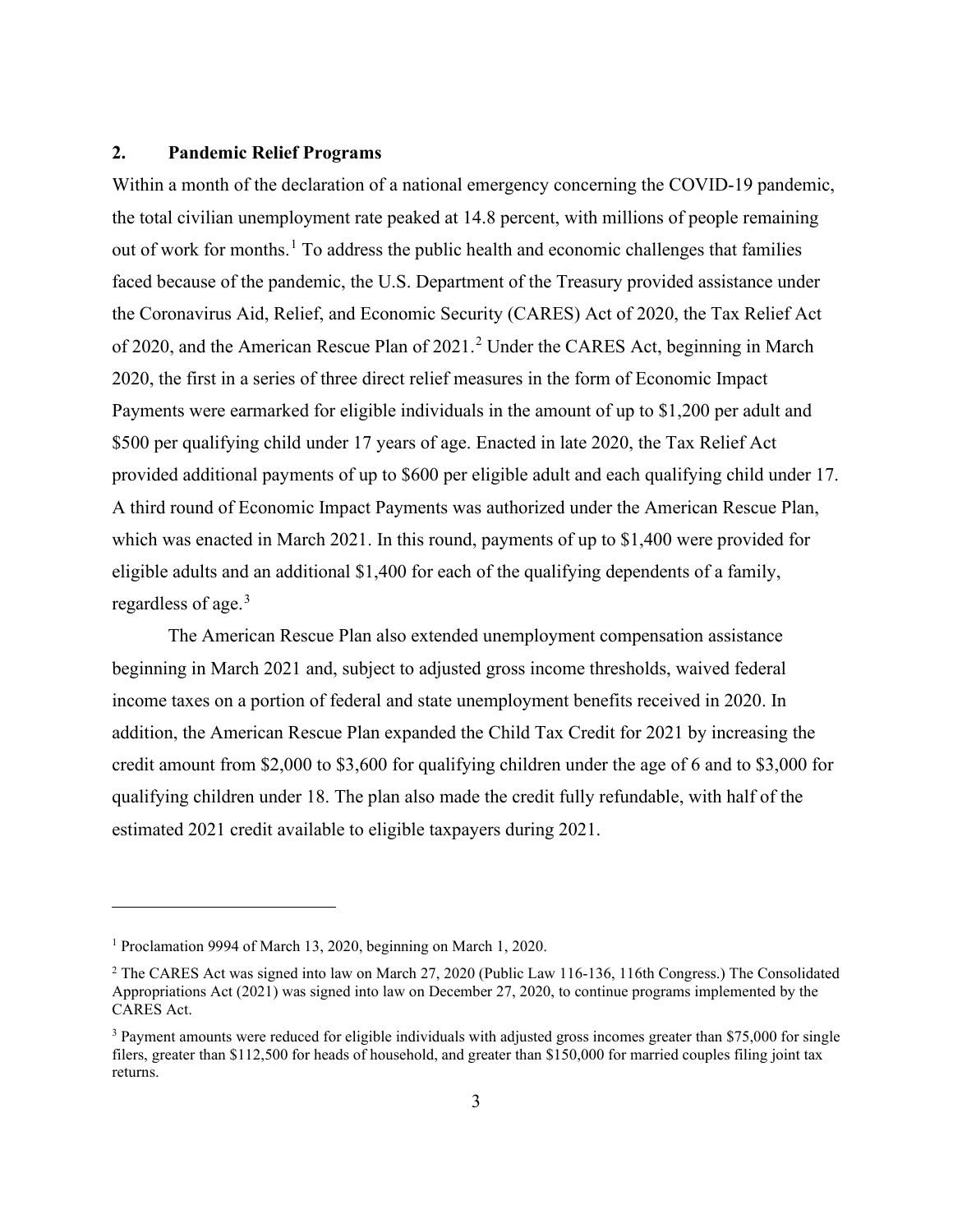Additional relief for individuals and families during the COVID-19 pandemic included expanded state-level pandemic unemployment insurance, expanded state-level food assistance benefits under the Supplemental Nutrition Assistance Program, and an eviction moratorium for tenants who were unable to make rent or housing payments because of the pandemic.

In aggregate, pandemic-related government financial assistance boosted households' liquidity (**Figure 1**). In its analysis of the distributional effects of stimulus payments on checking account balances by income quartile, the JPMorgan Chase Institute found that the accounts of low-income families experienced the largest percent increases in balances and the fastest depletion of those funds.<sup>[4](#page-4-0)</sup>



**Figure 1. Household Assets, Checkable Deposits, and Currency**

Note: Quarterly level, not seasonally adjusted, through Q3 2021.

Source: Board of Governors of the Federal Reserve System, Z.1 Statistical Release: Financial Accounts of the United States

In the months leading up to the pandemic, aggregate credit card loan repayment performance as measured by delinquencies of 30 or more days past due and charge-offs were

<span id="page-4-0"></span><sup>4</sup> See Deadman, Greig, and Sonthalia (2021).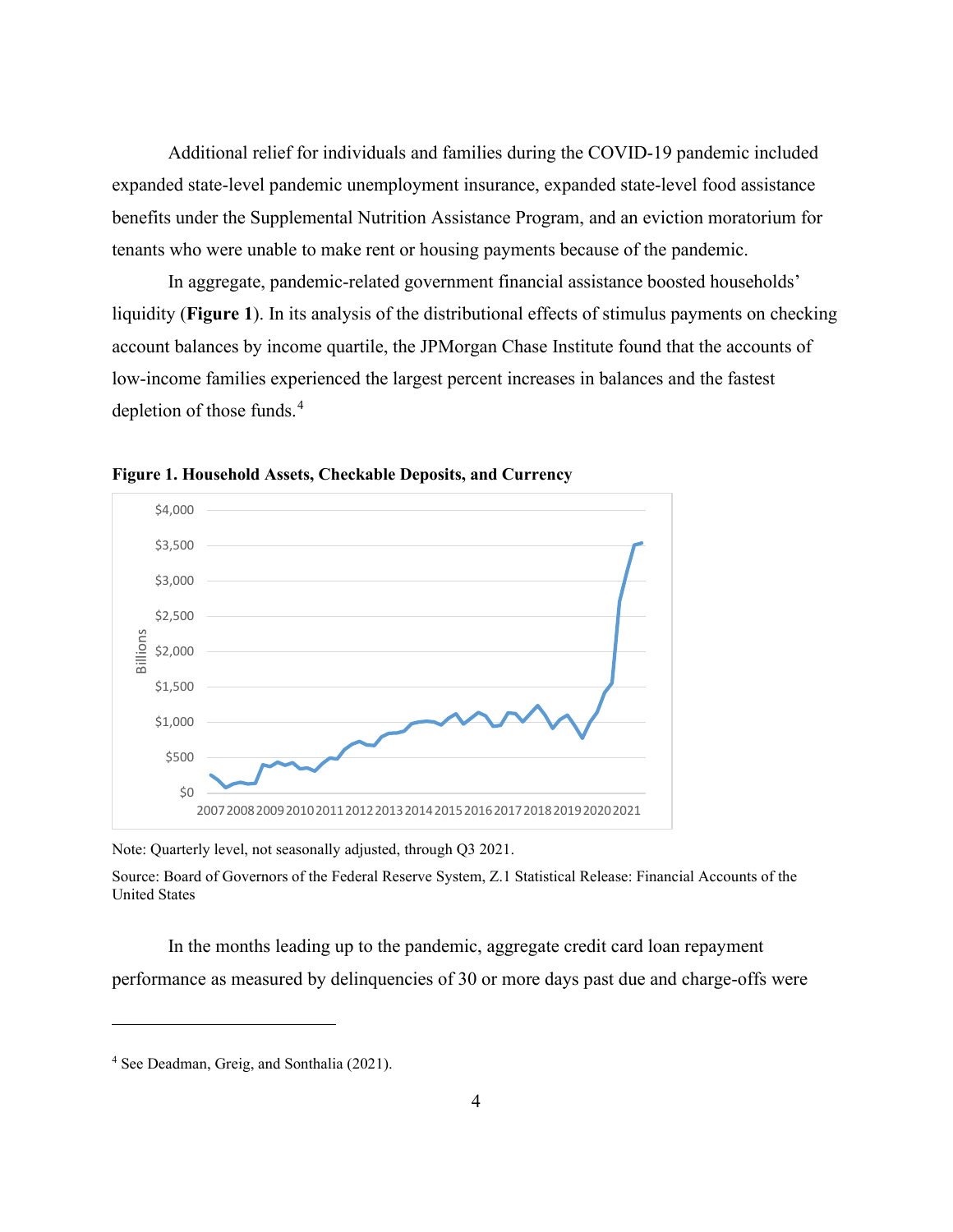near historic low rates (**Figure 2**). However, without knowing the path of the pandemic or the extent of government fiscal support during the pandemic, in March 2020, many U.S. card-issuing banks voluntarily began offering assistance to their customers who reported having difficulty making payments on their accounts because of COVID-19.



**Figure 2. Delinquency and Charge-Off Rates on Credit Card Loans**

Notes: All commercial banks, quarterly, seasonally adjusted, through Q2 2021. Delinquent loans are those past due 30 days or more and still accruing interest as well as those in nonaccrual status. They are measured as a percentage of end-of-period loans.

Source: Board of Governors of the Federal Reserve System, Charge-Off and Delinquency Rates on Loans and Leases at Commercial Banks; Consumer Loans: Credit Cards

#### **3. Availability, Terms, and Screening**

Before COVID-19, one of the options available to borrowers who experienced difficulty repaying their unsecured debts was to enter into a workout program directly with individual creditors. Under *bilateral workouts* (or *internal workouts*), the creditor often defers or reschedules repayment of past due amounts and the consumer agrees to make regular payments. The creditor may also provide concessions on interest and fees charged to the borrower. During the COVID-19 pandemic, another form of credit card payment deferrals generally became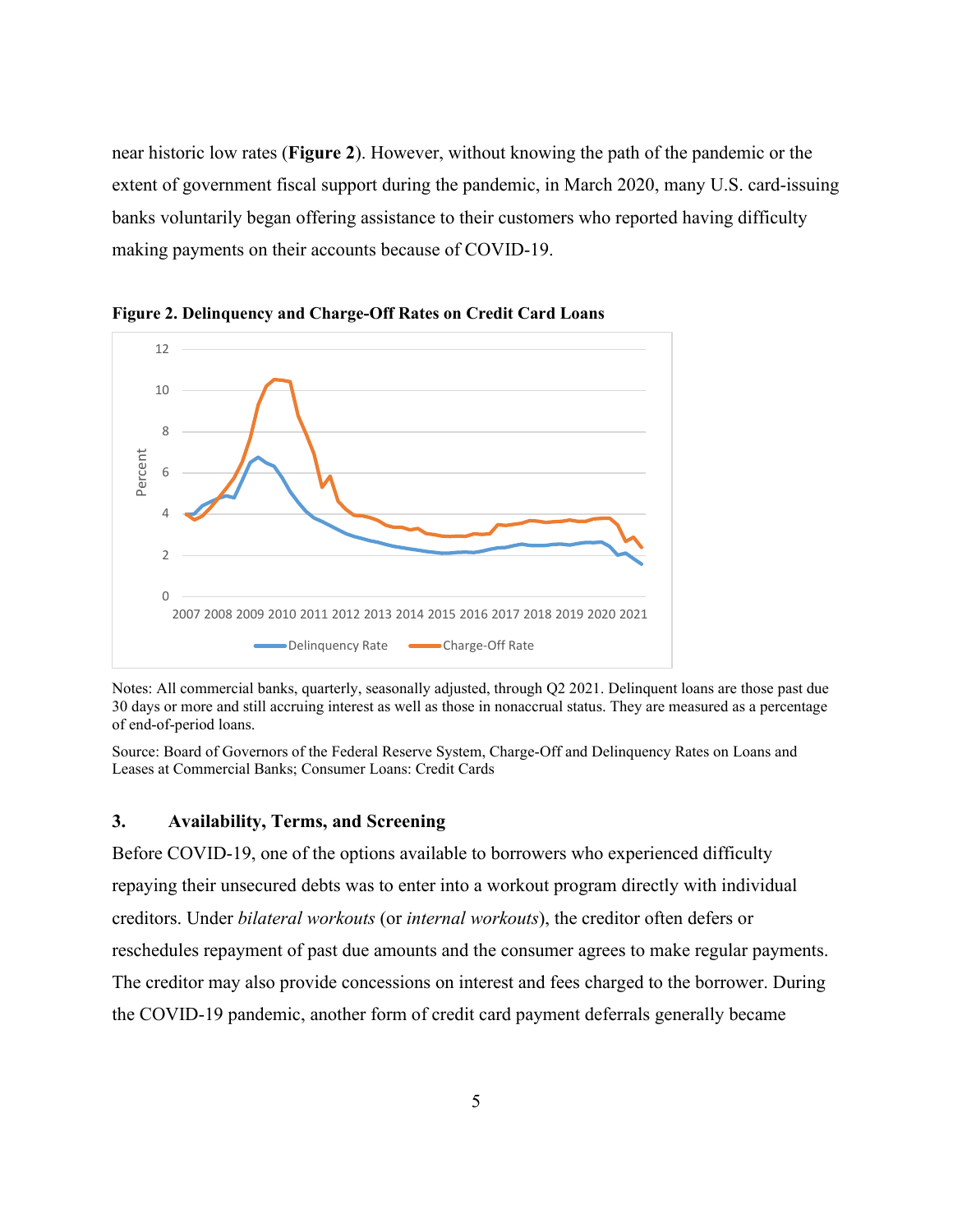available to the customers of major U.S. card-issuing banks in March  $2020$ .<sup>[5](#page-6-0)</sup> While this tool has been offered for years by banks to their customers in response to the localized, short-term effects of natural disasters, it was offered on a nationwide basis for an extended period of time during the pandemic. To receive a payment deferral related to COVID-19 hardship, customers typically could find a banner on their bank's website or mobile app inviting them to click on an announcement indicating that help is available to those affected by COVID-19. A number of banks sent emails to their customers with this information. Customers could also call their bank to enroll in a payment deferral program by asking for that assistance and stating that COVID-19 was the reason for the request.<sup>[6](#page-6-1)</sup>

Some consumers who did not actually need assistance in the form of a payment deferral requested one and were in fact granted a deferral, but banks were interested in supporting their customers during these extraordinary times and typically did not require additional eligibility screening. These consumers were concerned about economic uncertainty brought about by the pandemic and used the deferral as a precautionary measure. However, with interest continuing to accrue on consumers' accounts during the payment deferral period, requesting an unnecessary deferral could be an expensive option to choose. Specific implementation details of payment deferral programs varied across issuers and over time, but in general, the terms of the programs included waivers on late fees and deferral of minimum payments one or two billing cycles at a time, with renewal options available for a limited number of additional billing cycles.<sup>[7](#page-6-2)</sup> Generally

<span id="page-6-0"></span><sup>&</sup>lt;sup>5</sup> Section 4013 of the CARES Act encouraged banks to work directly with borrowers affected by COVID-19 through credit card loan modification including payment deferral. In addition, the CARES Act required accommodations for consumers reporting a financial hardship because of the COVID-19 national emergency with federally backed mortgage loans who requested forbearance from their mortgage servicer. The CARES Act also provided for automatic suspension of principal and interest payments on federally held student loans.

<span id="page-6-1"></span><sup>6</sup> See the Board of Governors of the Federal Reserve System, Federal Deposit Insurance Corporation, National Credit Union Administration, Office of the Comptroller of the Currency, and Consumer Financial Protection Bureau, April 7, 2020, Interagency Statement on Loan Modifications and Reporting for Financial Institutions Working with Customers Affected by the Coronavirus (Revised).

<span id="page-6-2"></span><sup>7</sup> JPMorgan Chase, for example, initially offered a three-month deferral of an account's minimum payment. As of Q3 2020, the deferral period was trimmed to one month. Interest continued to accrue during the deferral period and was added to the principal balance. (JPMorgan Chase & Co. SEC Form 10-Q, quarterly period ended June 30, 2021.) In contrast, Citi's program offered waivers on late fees and deferral of minimum payments for two to four payment cycles. (Citigroup Inc. SEC Form 10-K, fiscal year ended on December 31, 2020.) Once the maximum of four payment cycle deferrals was reached and consumers still needed assistance, Citi's standard workout programs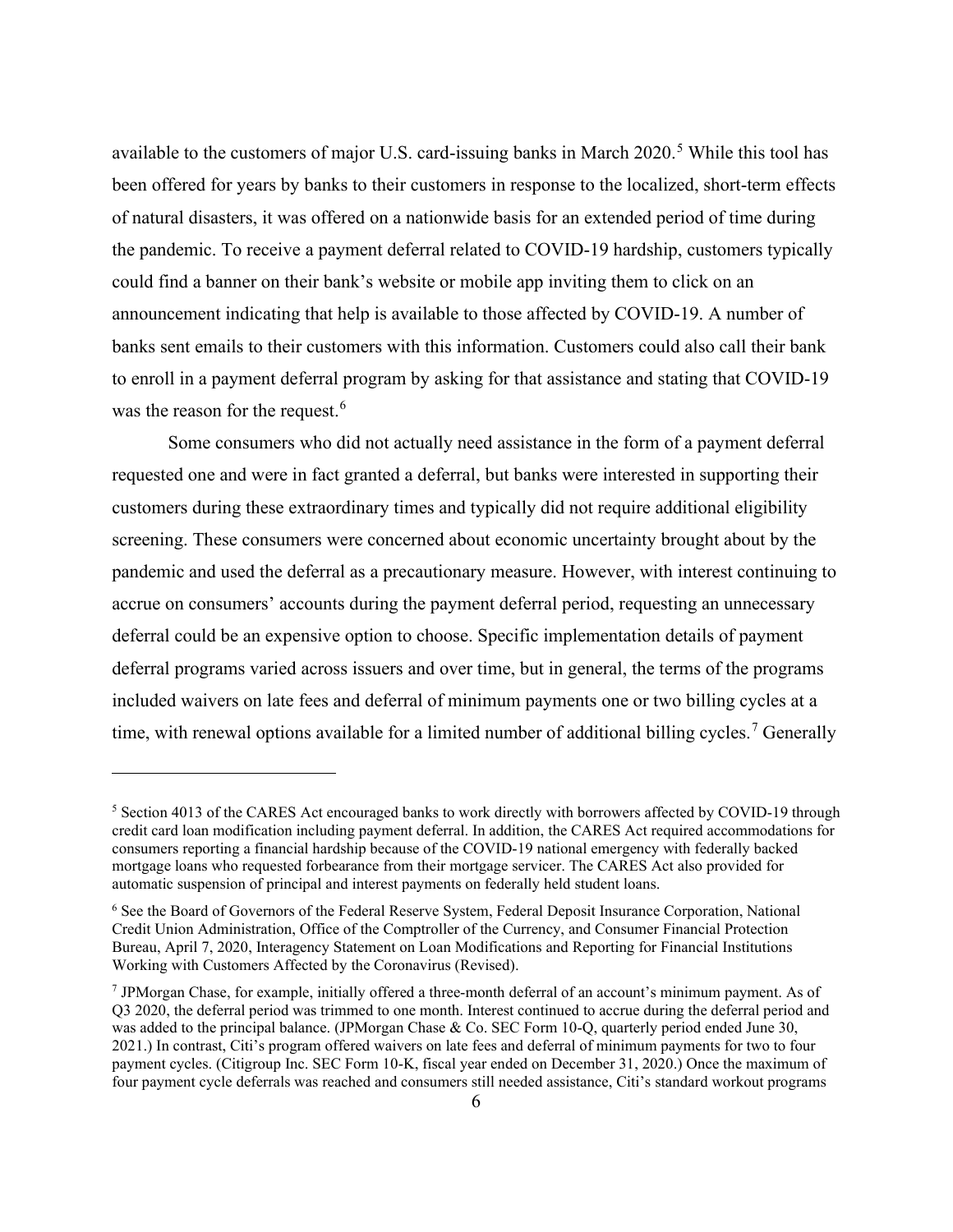speaking, interest continued to accrue on the account. Consumers would continue to receive their monthly statement as required by law, but the minimum payment due would appear as \$0.

As previously noted, deferring payments in these programs is not without cost to consumers, since interest will continue to accrue on outstanding balances. At the same time, the deferral programs created costs for the lenders because they had to increase their allowances for potential credit losses on the accounts in deferral. That is an expense that reduces reported income. Allowances for credit losses surged during the pandemic, and the opportunity cost of holding that capital in reserve meant that the money couldn't be used for other purposes including making new loans. $8<sup>8</sup>$  $8<sup>8</sup>$ 

#### **4. Enrollment in Payment Deferral Programs**

Examining the regulatory filings and financial results of some of the largest credit card-issuing banks with outstandings that represent over 50 percent of the U.S. market, a consistent picture across issuers emerges.<sup>[9](#page-7-1)</sup> Enrollment in consumer credit card payment deferral programs peaked soon after the programs were offered. In addition, the vast majority of customers' accounts were current upon enrollment, and the majority of consumers continued to make payments on their accounts despite being enrolled in a payment deferral program, lending support to the theory that many consumers enrolled as a precautionary measure. As an example, Capital One's customer enrollment trends in its COVID-19 consumer credit card payment deferral program through Q4 2020 showed that first-time enrollments peaked in April 2020 and declined almost consistently

applied which include closing an account after a 60-month period to pay down the balance with accommodation on interest and fees.

<span id="page-7-0"></span><sup>8</sup> For example, allowances for consumer card credit losses at JPMorgan Chase increased from \$11.2 billion (\$5.5 billion plus \$5.7 billion for CECL) as of January 1, 2020, to \$17.8 billion as of June 30, 2020. Allowances for credit losses remained at \$17.8 billion through the end of 2020. As the payment deferral program wound down, the reserves related to the program could be released. Allowances for consumer card credit losses decreased to \$14.3 billion as of March 31, 2021. (JPMorgan Chase & Co. 2Q20 Financial Results, July 14, 2020 and 1Q21 Financial Results, April 14, 2021.)

<span id="page-7-1"></span><sup>9</sup> Data based on dollar volume of outstandings for calendar year 2020 as reported in *The Nilson Report*, Issue 1192, February 2021.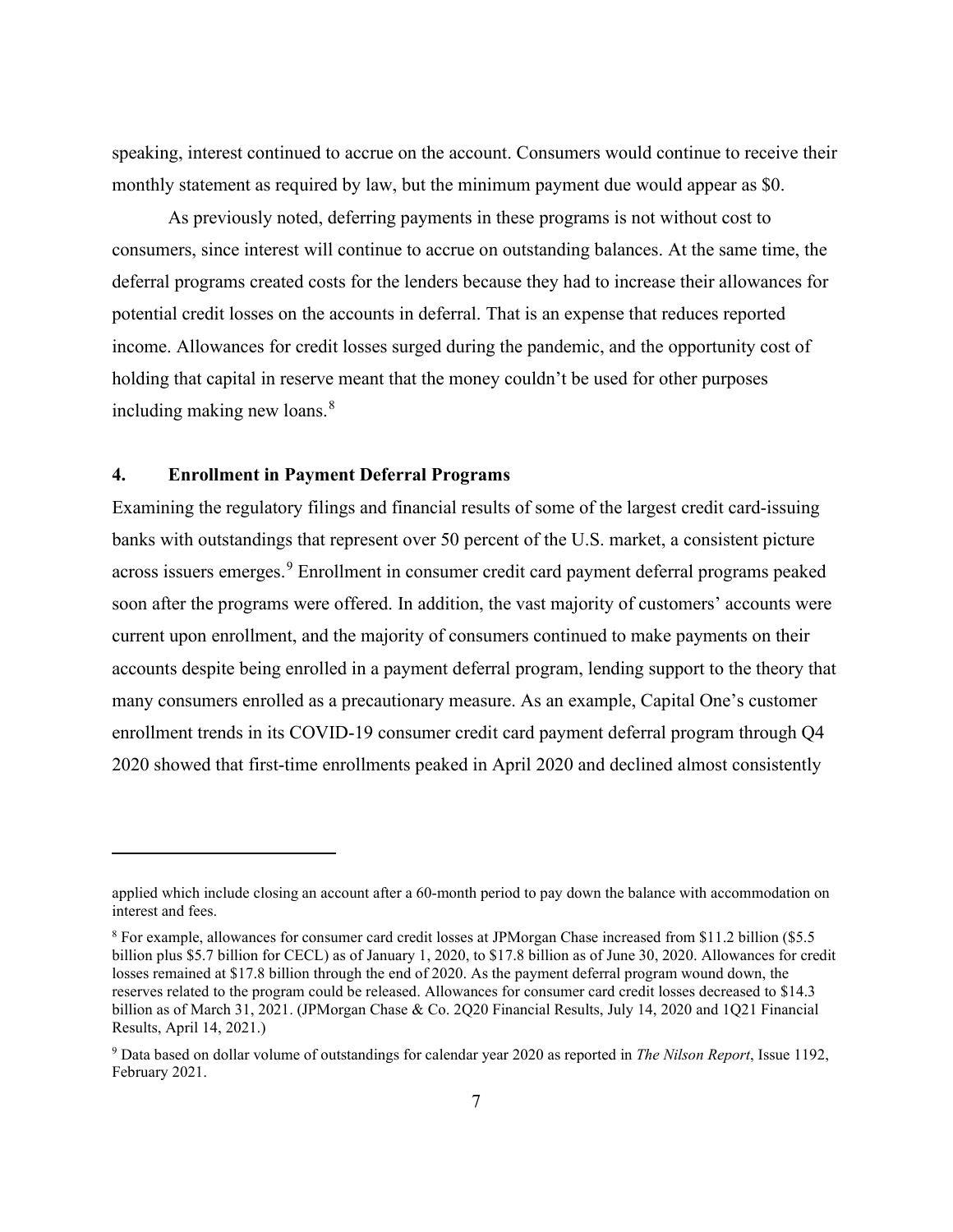week-over-week after that. Cumulative enrollments remained below 3 percent of active accounts over the entire period.<sup>10</sup>

Similarly, in Q4 2020, Citi noted a decline in enrollment of approximately 21 percent quarter-over-quarter in its formal COVID-19 assistance programs. As a result of the significant and steady decline in enrollment, Citi ended the programs as of December 31, 2020, for the majority of products, while discussing assistance options with customers who experienced ongoing financial hardship on a case-by-case basis. For its North American credit card loan portfolio at the end of Q4 2020, Citi reported that the company provided relief assistance to over 2.6 million modified accounts, representing aggregate enrollment balances of approximately \$9.2 billion. $11$ 

As noted, many issuers reported an interesting phenomenon in which customers who were enrolled in payment deferral programs continued to make scheduled payments.<sup>[12](#page-8-2)</sup> It is thought that these consumers were using the payment deferral status as a precautionary measure in case their financial situation worsened.<sup>[13](#page-8-3)</sup> Still other customers were able to exit the deferral program early, and most consumer accounts remained current once they exited the program.<sup>[14](#page-8-4)</sup> Like Citi and Capital One, Bank of America reported that its customers' accounts in deferral declined significantly soon after it launched its Client Assistance Program on March 16, 2020. As of August 2020, enrolled consumer account balances on deferral represented just one-third of peak balances. Driven by loan payment deferrals and government stimulus, credit card

<span id="page-8-0"></span><sup>&</sup>lt;sup>10</sup> Capital One Fourth Quarter 2020 Results, January 26, 2021.

<span id="page-8-1"></span><sup>&</sup>lt;sup>11</sup> Citigroup Inc. SEC Form 10-K, fiscal year ended on December 31, 2020.

<span id="page-8-2"></span> $12$  For example, Bank of America noted that, as of August 2020, more than 60 percent of consumers with credit card payment deferrals made at least one payment, and more than 30 percent made a payment every month. (Bank of America Chairman and CEO Brian Moynihan's presentation at the Barclays Global Financial Services Conference, September 15, 2020.)

<span id="page-8-3"></span><sup>&</sup>lt;sup>13</sup> More than 95 percent of Bank of America's customers who requested card deferrals were current on their payments at the time of the deferral request.

<span id="page-8-4"></span><sup>&</sup>lt;sup>14</sup> Citi, for example, reported that by the end of Q3 2020, approximately 89 percent of its enrolled credit card customers had successfully exited its payment deferral program, and approximately 86 percent of those customers continued to make payments on their accounts. (Citigroup Inc. SEC Form 10-K, fiscal year ended on September 30, 2020.) Bank of America reported that after automatic deferral expiration, 90 percent of customers with expired deferrals across products had made at least one payment.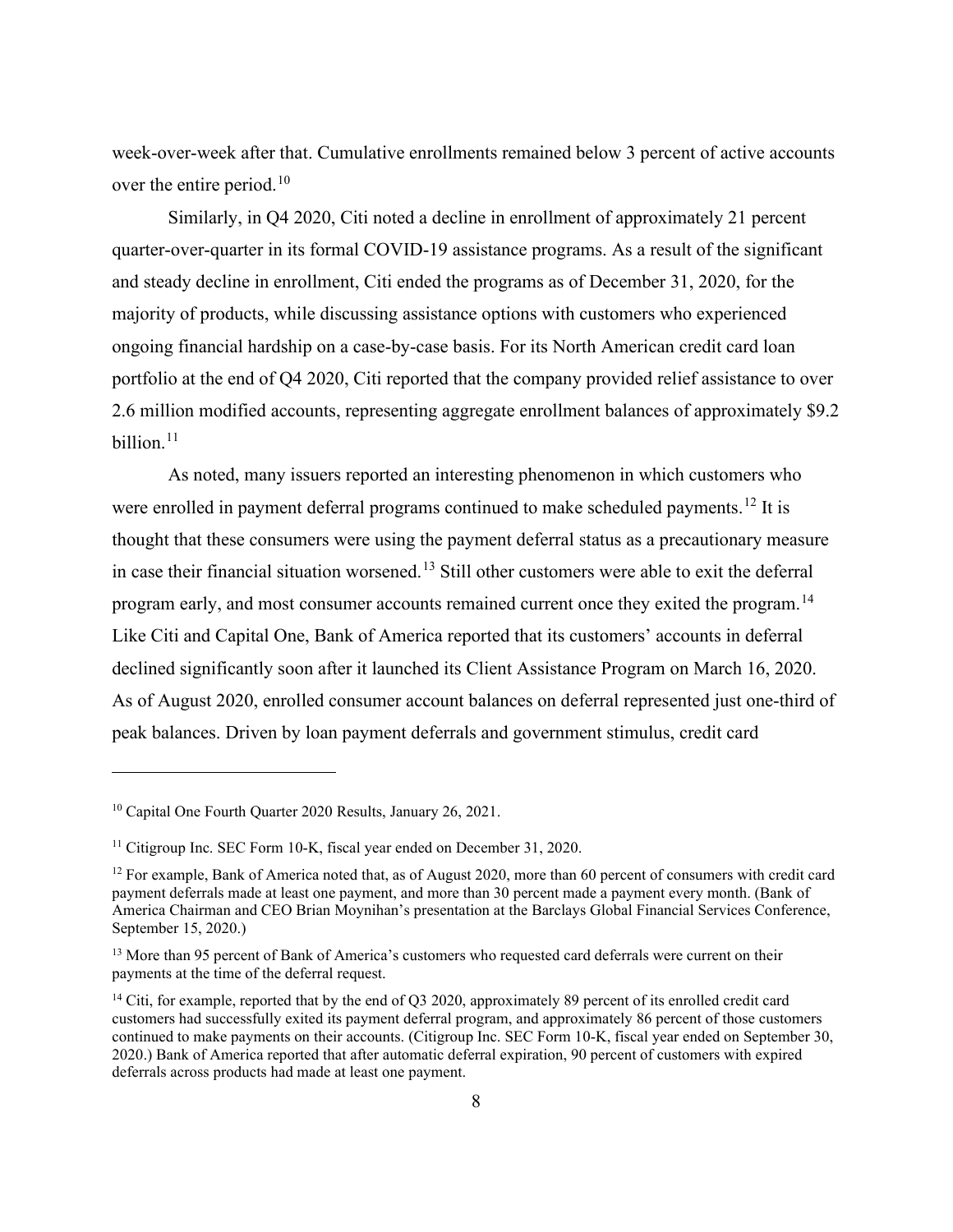delinquencies in aggregate remained below prepandemic levels as deferral programs expired and enrolled balances declined. [15](#page-9-0)

### **5. Following the Expiration of Expanded Public Benefits and Payment Deferral Programs, What Options Are Available to Borrowers Who Continue to Have Difficulty Repaying Their Unsecured Debts?**

As many COVID-19-related fiscal relief and payment deferral programs have expired, what options are available to consumers who needed both kinds of assistance?[16](#page-9-1) As discussed in Section 3, one option available to borrowers who are having difficulty repaying their unsecured debts is to enter into a bilateral workout program directly with individual creditors.<sup>[17](#page-9-2)</sup>

Another available option is simply defaulting, also known as *informal bankruptcy*. Failure to repay unsecured debt can be costly for consumers beyond being assessed fees and interest. When an account is closed, the liquidity provided by the line of credit is lost. Creditor collection efforts can include telephone calls and letters demanding repayment and even legal action, including wage garnishment. Informal bankruptcy can also damage borrowers' credit scores as debts written off for nonrepayment can remain on borrowers' credit records for up to seven years.

Seeking legal protection from their creditors is another available option and is achieved by filing for *formal bankruptcy*. Chapters 7 and 13 of the U.S. Bankruptcy Code are the most common options available to nonbusiness filers. Under Chapter 7 bankruptcy, borrowers' nonexempt assets are liquidated and the proceeds are used to repay their unsecured debts. Consumers can also file under Chapter 13 in which borrowers must demonstrate sufficient

<span id="page-9-0"></span><sup>&</sup>lt;sup>15</sup> Bank of America Q1 2021 Financial Results, April 15, 2021.

<span id="page-9-1"></span><sup>&</sup>lt;sup>16</sup> For example, the Pandemic Unemployment Assistance and Pandemic Emergency Unemployment Compensation expanded federal unemployment benefits programs, the Economic Impact Payments, and the expanded Child Tax Credit program ended in 2021.

<span id="page-9-2"></span> $17$  For a discussion of additional options available to borrowers who struggle to repay debts owed to multiple creditors, see Wilshusen (2011).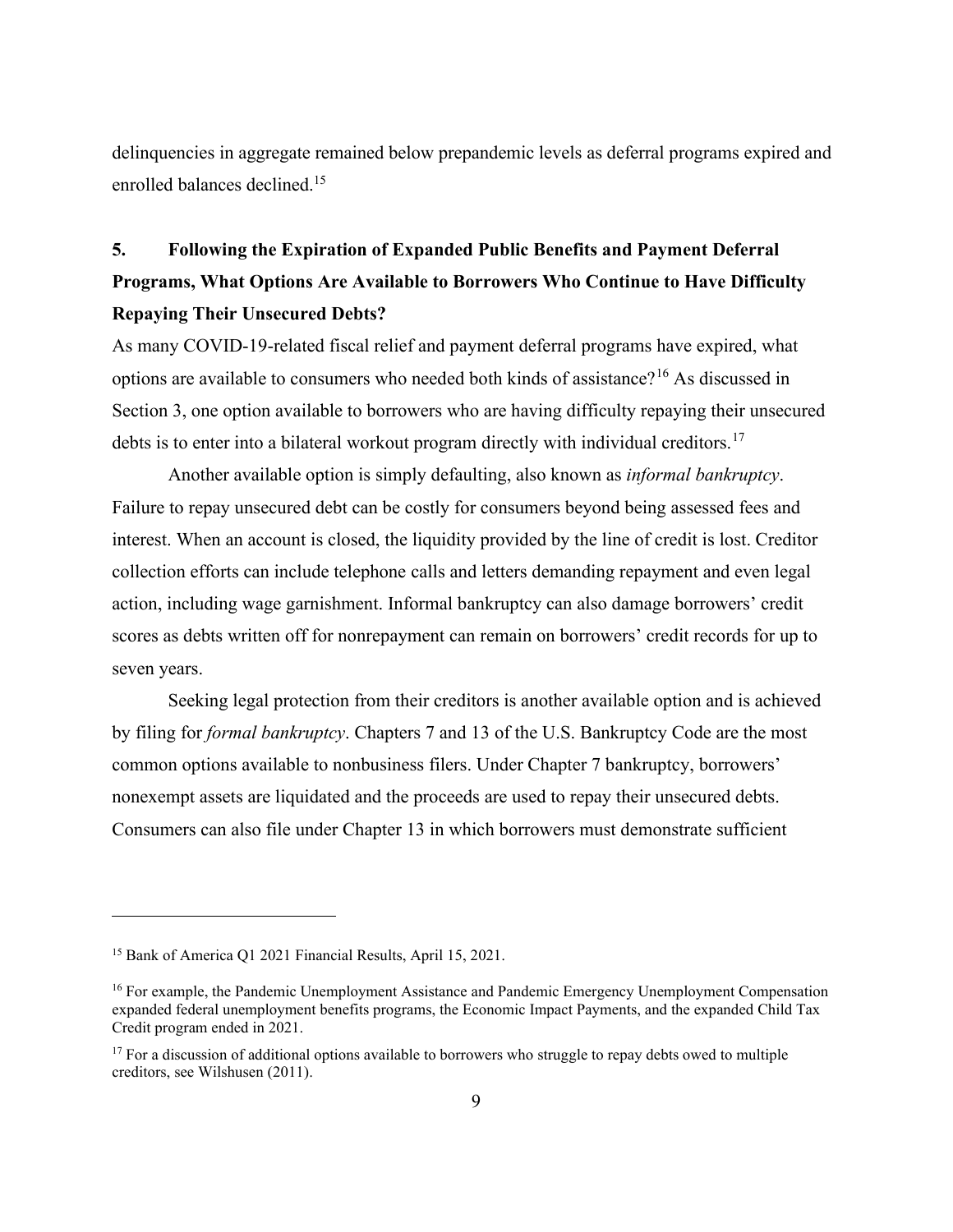disposable income to support a court-administered repayment plan over a period of three to five years.

Based on the statistics presented in **Figure 3**, filings for formal bankruptcy under both Chapter 7 and 13 decreased during the pandemic, following the trend in delinquencies and charge-offs. [18](#page-10-0)



**Figure 3. Nonbusiness Bankruptcy Filings, During the 12-Month Periods Ending on March 31**

Source: Administrative Office of the U.S. Courts

#### **6. Effects of Fiscal Support and Forbearance Programs**

The top credit card-issuing banks reported robust consumer credit quality metrics leading up to the pandemic. As displayed in Figure 2, for example, aggregate delinquency rates and loss rates before the pandemic were near historic lows and reached them during the pandemic. As many

<span id="page-10-0"></span><sup>&</sup>lt;sup>18</sup> Wang, Yang, Iverson, and Kluender (2020) document large declines in bankruptcy filing rates for households after the onset of the pandemic in mid-March 2020. The authors also note a surprising reversal of the close historical relationship between bankruptcy and unemployment rates. They attribute some of this decline in filing rates to the substantial fiscal support offered through COVID-19 relief efforts, but they also find evidence consistent with barriers to accessing the bankruptcy system during the pandemic.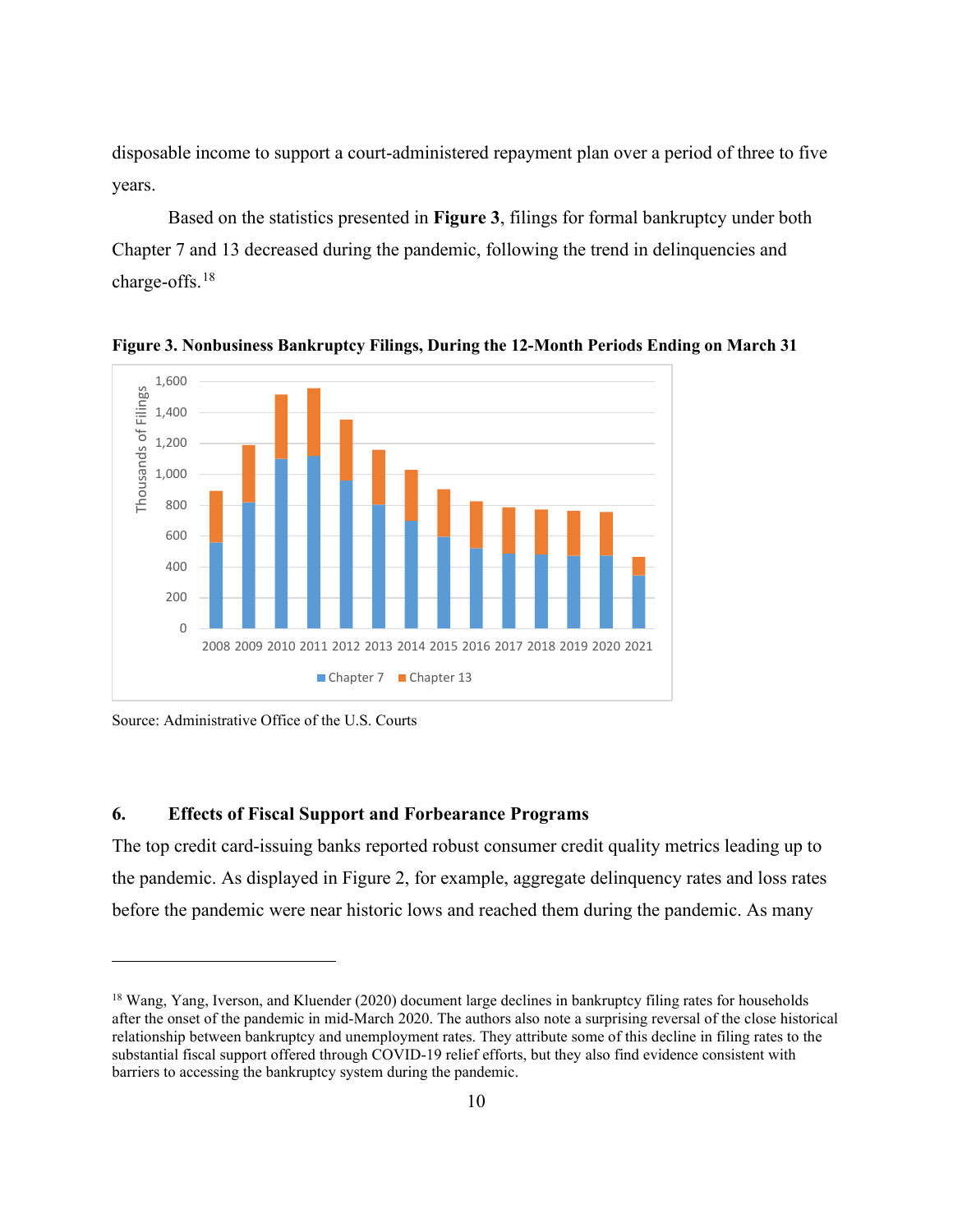households received significant government and private sector support from fiscal relief and forbearance programs during the pandemic, many increased their savings and used this liquidity to pay down their debts in different ways.<sup>[19](#page-11-0)</sup> In their Q1 2021 regulatory filings, major U.S. cardissuing banks reported expectations around credit quality to remain at or better than prepandemic levels, as across the industry banks began releasing allowances for credit losses.

However, the implementation of long-term, nationwide COVID-19 accommodation programs for consumer credit card loans introduced uncertainty across operational dimensions for card-issuing banks. From a risk management perspective, not all card-issuing banks reported the payment accommodations for their enrolled card accounts to the three national credit reporting agencies, while the ones that did were not necessarily classifying them uniformly in terms of remarks codes. This potential suppression and inconsistency of information sharing might affect the informativeness of recent credit bureau data for underwriting and portfolio management decisions going forward. Lack of clarity around consumers' true risk profile may also hinder banks' ability to forecast credit and broader macroeconomic conditions. These effects, however, may recede over time as they applied to accounts in deferral during 2020 and as reporting returns to prepandemic norms. The uncertainty surrounding the informativeness of bureau data during the pandemic necessitated that, at least for a time, banks look for alternative sources of near real-time data on consumers' income and other measures of creditworthiness. At the beginning of the pandemic, this uncertainty resulted in banks significantly increasing allowances for credit losses associated with loans in payment deferral programs. But as the programs wound down and accounts performed well, banks were able to release the allowances and realize considerable profits.

#### **7. Conclusion**

The relatively quick implementation of broad-based public and private sector financial assistance programs at the outset of COVID-19 stabilized many consumers' financial circumstances during the pandemic. Consumer credit payment deferrals made available to customers of U.S. card-

<span id="page-11-0"></span><sup>19</sup> See, for example, Armantier, Goldman, Koşar, and van der Klaauw (2021).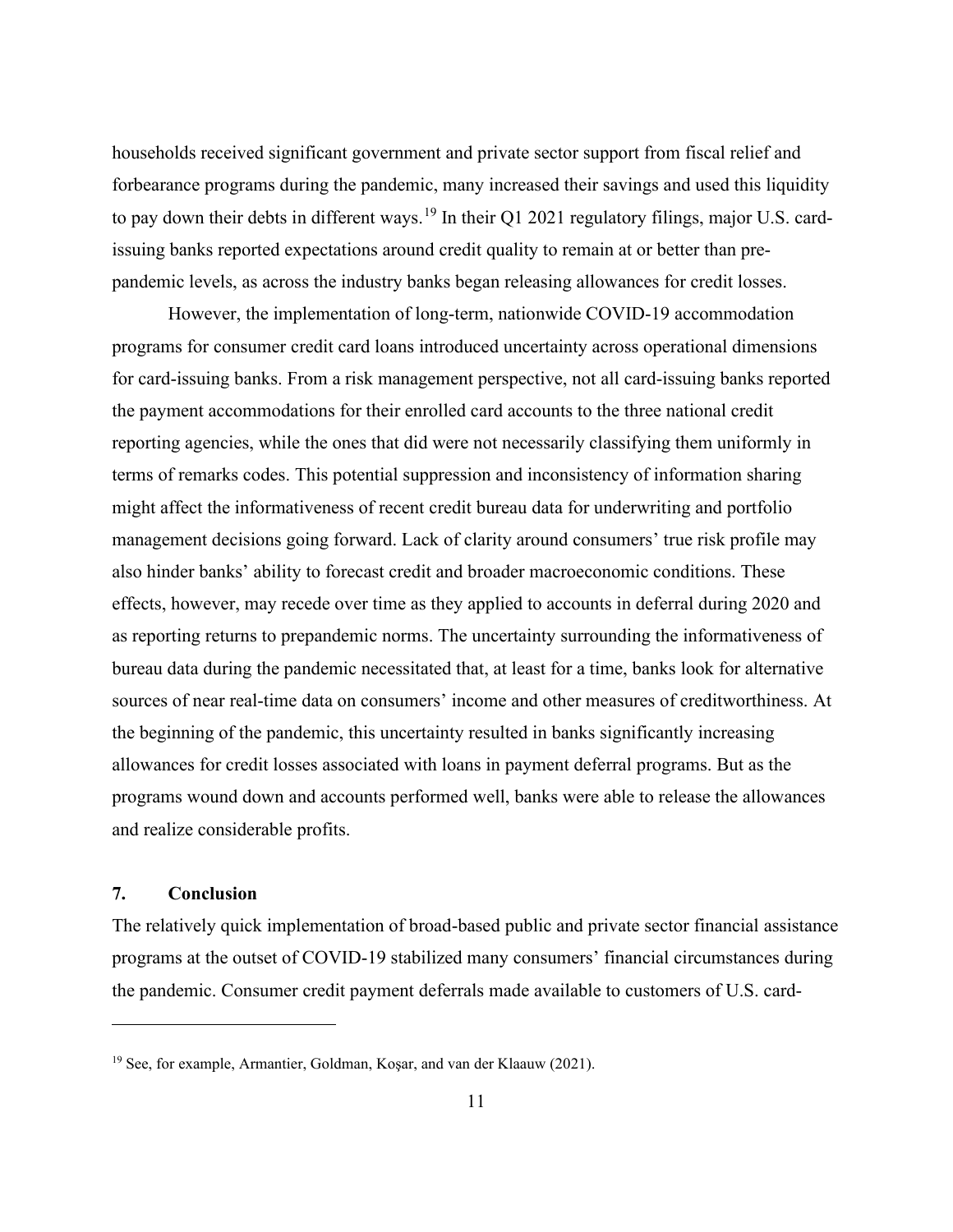issuing banks served as a bridge for many consumers in response to the economic hardships stemming from COVID-19. Given the robust credit performance environment leading up to the pandemic, many customers who requested payment deferrals didn't need them; rather, they requested them as a precautionary measure in the face of economic uncertainty surrounding the pandemic. There remains a smaller segment of consumers, however, who relied on both public and private sector assistance programs during the pandemic and continue to need assistance as many of these programs have expired. Navigating among conventional, prepandemic debt relief programs for managing financial distress is difficult given incentive and information challenges. [20](#page-12-0)

<span id="page-12-0"></span> $20$  See Wilshusen (2011).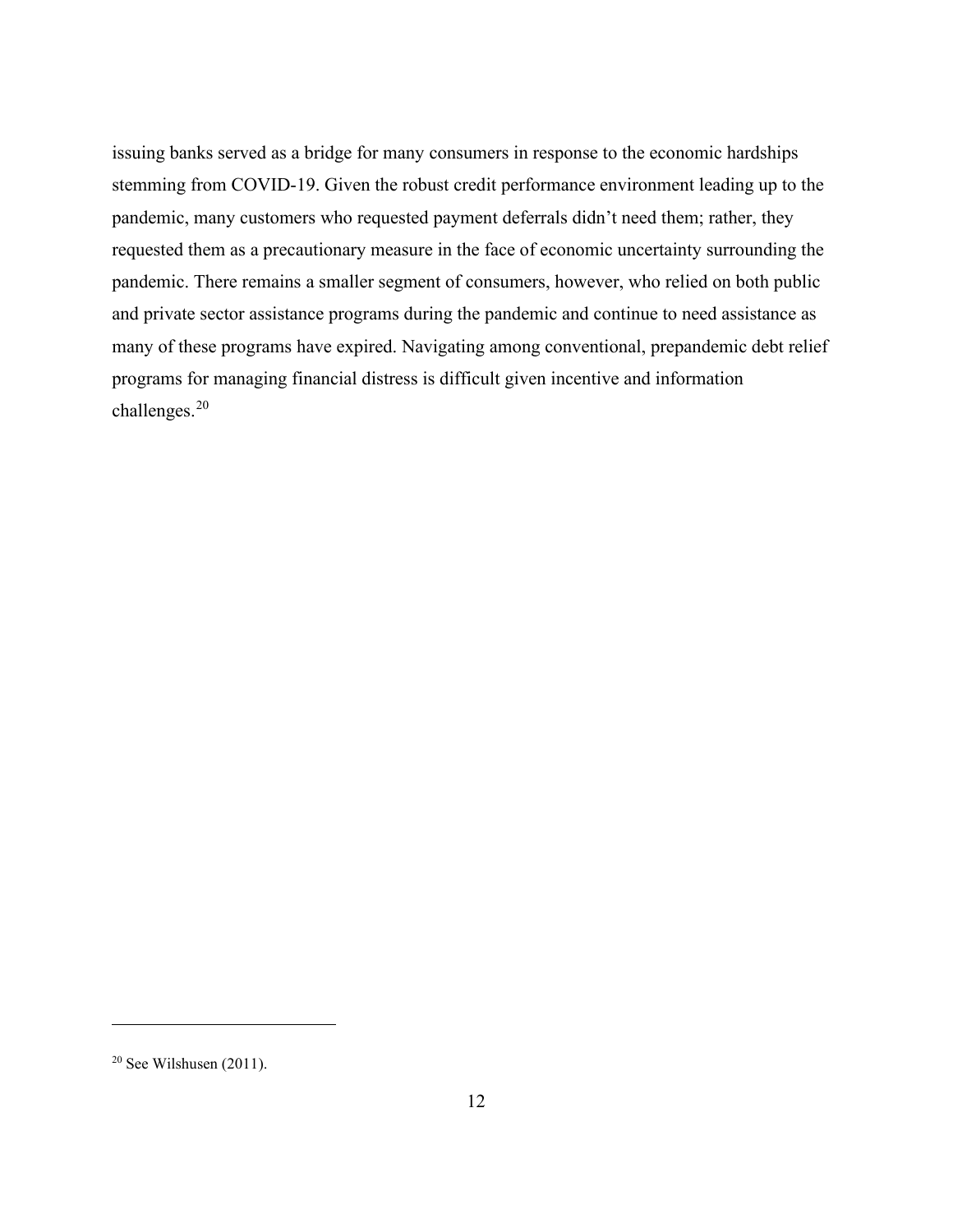#### **References**

- Armantier, Olivier, Leo Goldman, Gizem Koşar, and Wilbert van der Klaauw. "An Update on How Households Are Using Stimulus Checks," Federal Reserve Bank of New York Liberty Street Economics, April 7, 2021.
- Deadman, Erica, Fiona Greig, and Tanya Sonthalia. "Household Finances Pulse: Cash Balances During COVID-19," JPMorgan Chase Institute, September 2021.
- Wang, Jialan, Jeyul Yang, Benjamin Iverson, and Raymond Kluender. "Bankruptcy and the COVID-19 Crisis," Harvard Business School Working Paper 21-041, September 2020.
- Wilshusen, Stephanie M. "Meeting the Demand for Debt Relief," Federal Reserve Bank of Philadelphia Discussion Paper 11-04, August 2011.